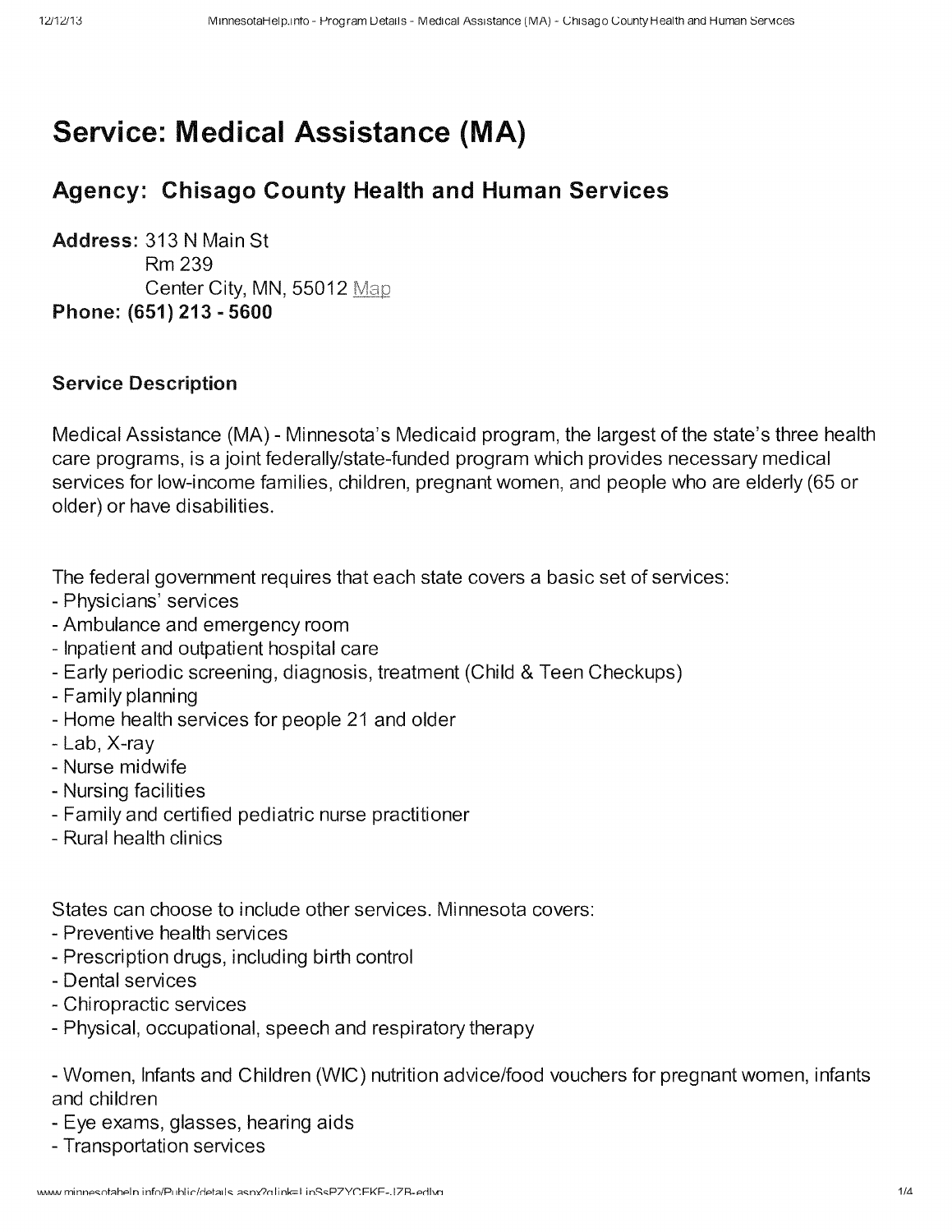#### Fees

Some enrollees are required to pay small co-pays.

# Required Documents

- all necessary bills or debts
- income tax return
- proof of assets
- proof of disability
- proof of household income
- proof of immigration status (I-94)
- proof of pregnancy
- Social Security card/number

#### Business Hours

8:00am - 4:30pm, Monday - Friday

#### Area Served

Chisago County

#### Typical Waiting Times at this Location

Min: 10 minutes Max: 30 minutes

### Websites

#### http://www.co.chisago.mn.us/Departments/public-health

| <b>Type</b>                          | <b>Number</b>      | <b>Hours</b>                                      |
|--------------------------------------|--------------------|---------------------------------------------------|
| Main                                 |                    | (651) 213 - 5231 8:00am - 4:30pm, Monday - Friday |
| <b>Toll Free</b>                     |                    | (888) 234 - 1246 8:00am - 4:30pm, Monday - Friday |
| Adult Health Intake (651) 213 - 5658 |                    |                                                   |
| Alternate1                           | $(651)$ 213 - 5700 |                                                   |
| <b>FAX</b>                           |                    | (651) 213 - 5401 8:00am - 4:30pm, Monday - Friday |
| <b>TTY</b>                           |                    | (651) 213 - 8244 8:00am - 4:30pm, Monday - Friday |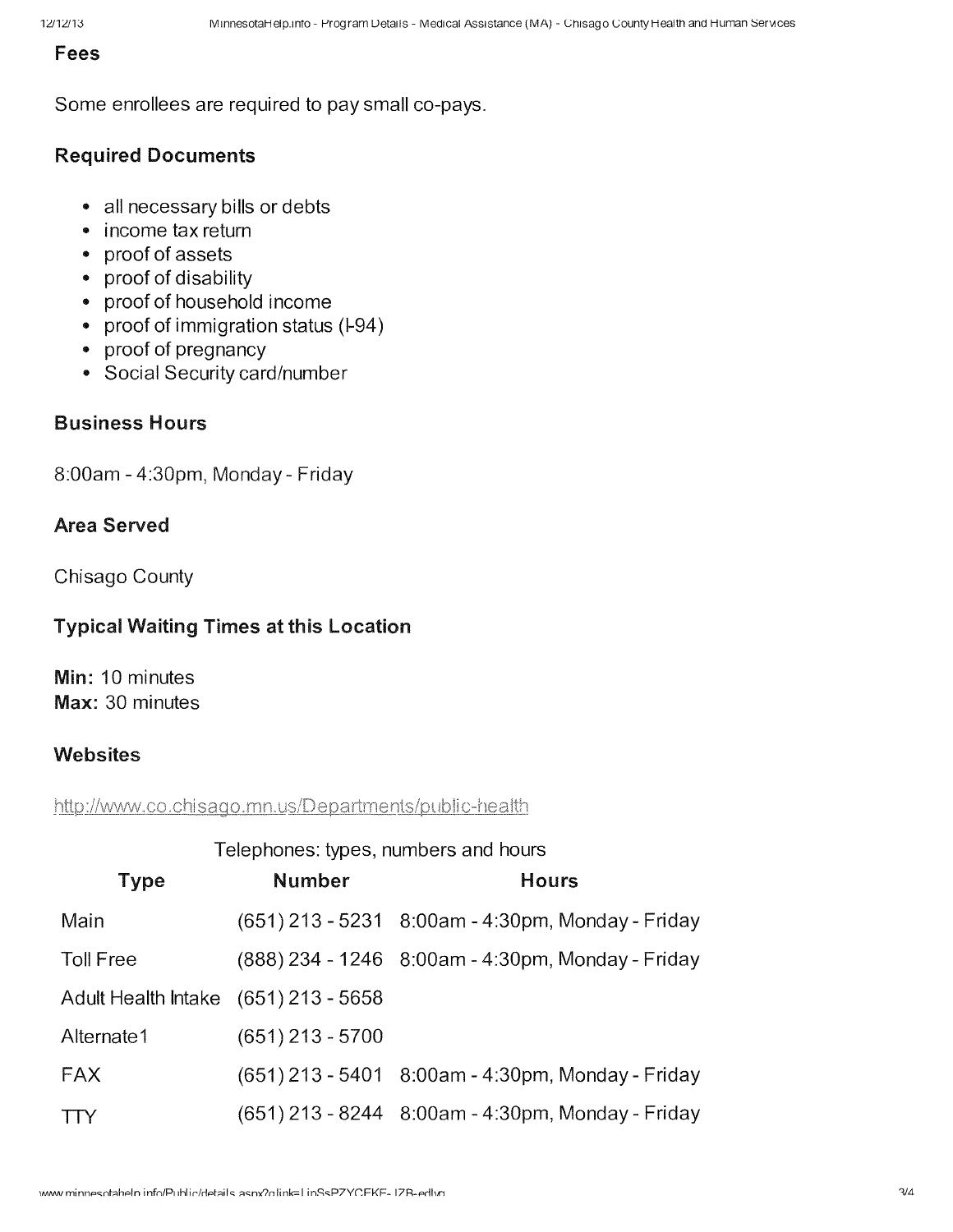# **Last Update**

12/5/2013

#### **Statewide TTY Number**

Dial 7-1-1 Learn More